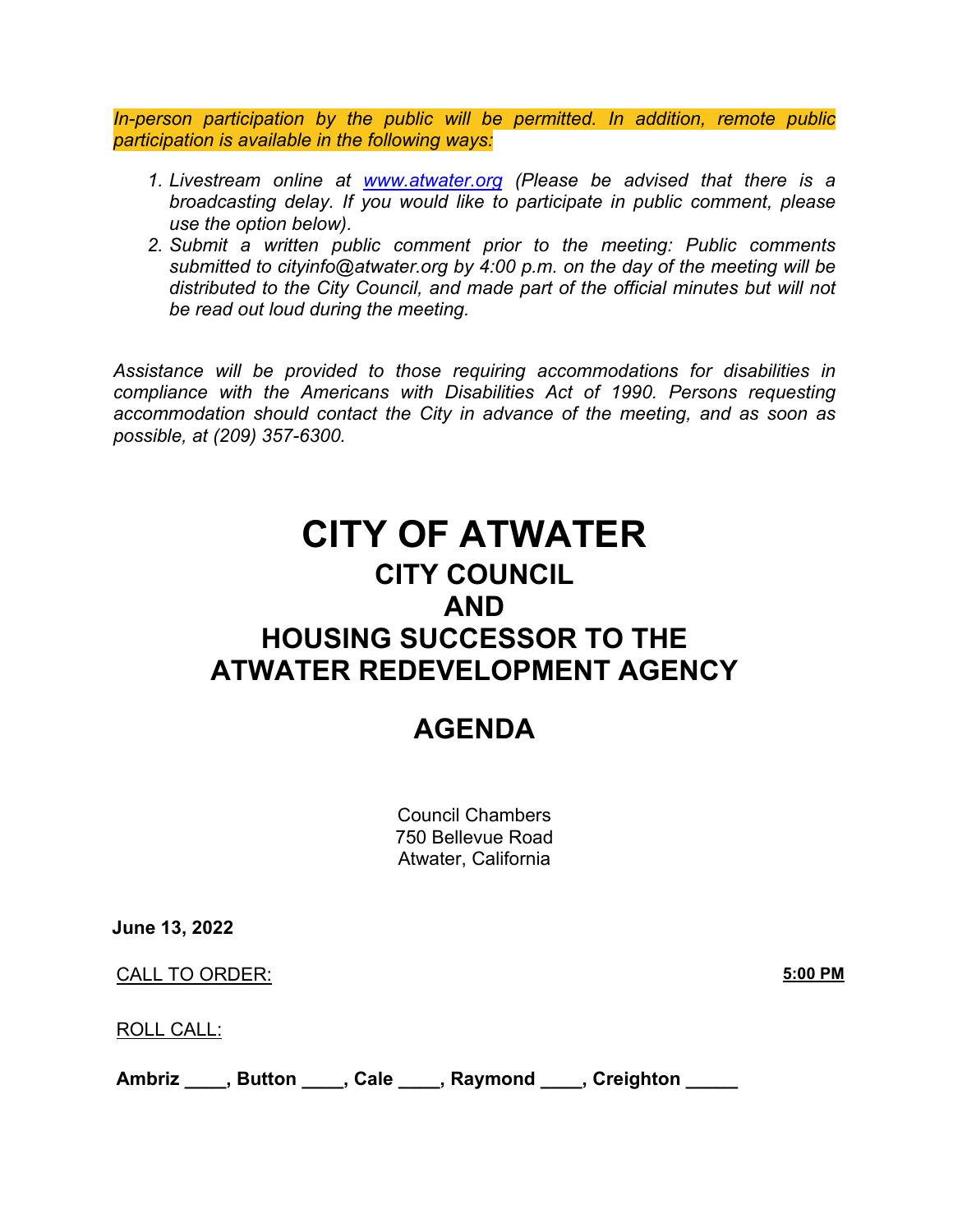Adjourn to Conference Room A

- **• Conference with Legal Counsel Anticipated Litigation Initiation of Litigation pursuant to Government Code Section 54956.9(d)(4): Number of cases (1)**
- **• Conference with Labor Negotiators Government Code Section 54957.6, Agency Negotiators: City Manager Waterman, Deputy City Manager Del Real, and City Attorney Splendorio, Bargaining Units: Atwater Police Officers Association**

REGULAR SESSION: (Council Chambers)

CALL TO ORDER: **6:00 PM**

#### PLEDGE OF ALLEGIANCE TO THE FLAG:

INVOCATION:

Invocation by Pastor Phil Jenkins

ROLL CALL: (City Council/Board of Directors)

**Ambriz \_\_\_\_, Button \_\_\_\_, Cale \_\_\_\_, Raymond \_\_\_\_, Creighton \_\_\_\_\_**

## MAYOR OR CITY ATTORNEY REPORT OUT FROM CLOSED SESSION:

SUBSEQUENT NEED ITEMS: (The City Clerk shall announce any requests for items requiring immediate action subsequent to the posting of the agenda. Subsequent need items require a two-thirds vote of the members of the City Council present at the meeting.)

APPROVAL OF AGENDA AS POSTED OR AS AMENDED: (This is the time for the City Council to remove items from the agenda or to change the order of the agenda.)

> **Staff's Recommendation:** Motion to approve agenda as posted or as amended.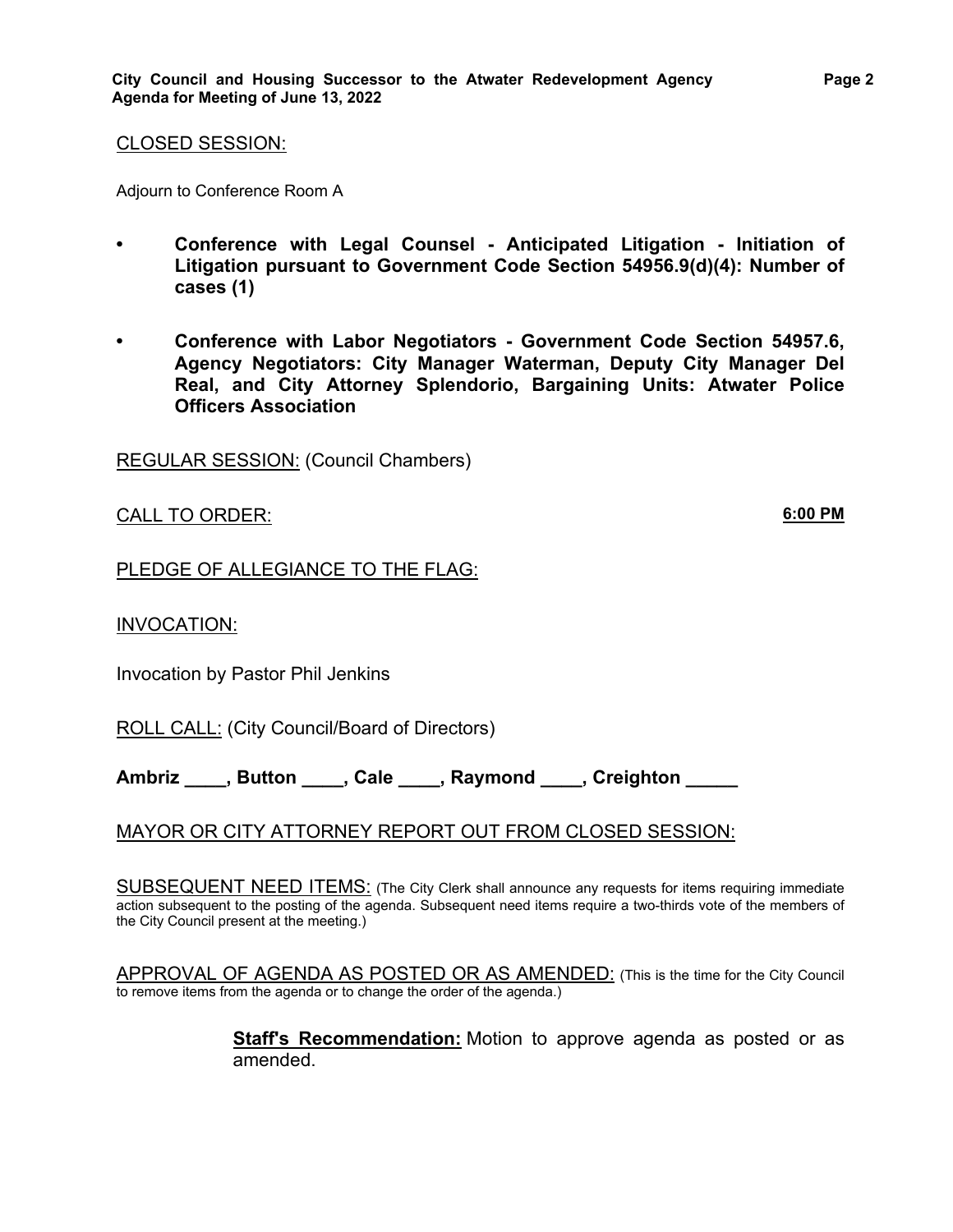#### CEREMONIAL MATTERS:

**• Oath of Office - Police Officer**

**Staff's Recommendation:** That Mayor Creighton administer the oath of office to the newly appointed Police Officer: Andrew Flores.

#### **\*\*\*CONSENT CALENDAR\*\*\***

#### NOTICE TO THE PUBLIC

Background information has been provided on all matters listed under the Consent Calendar, and these items are considered to be routine. All items under the Consent Calendar are normally approved by one motion. If discussion is requested on any item, that item will be removed from the Consent Calendar for separate action.

#### WARRANTS:

**1. June 13, 2022**

**Staff's Recommendation:** Approval of warrants as listed.

#### MINUTES: (City Council)

**2. May 23, 2022 - Regular meeting**

**Staff's Recommendation:** Approval of minutes as listed.

#### RESOLUTIONS:

**3. Approving Loan to Chelsea Investment Corporation, Inc. for Construction of 60-unit Income Restricted Apartment Project and Authorizing Preparation and Execution of Affordable Housing Loan Agreement and Related Loan Documents** (Public Works/Community Development Director Thompson)

> **Staff's Recommendation:** Adoption of Resolution No. HSA 2022-4 approving a Housing Successor loan to Chelsea Investment Corporation, Inc. in the amount of \$400,000 for the construction of a 60-unit income-restricted apartment project, located on Bellevue Road (Assessor Parcel Number 150-190-038); and authorizes and directs the City Manager, or her designee, to execute the Affordable Housing Loan Agreement and related loan documents.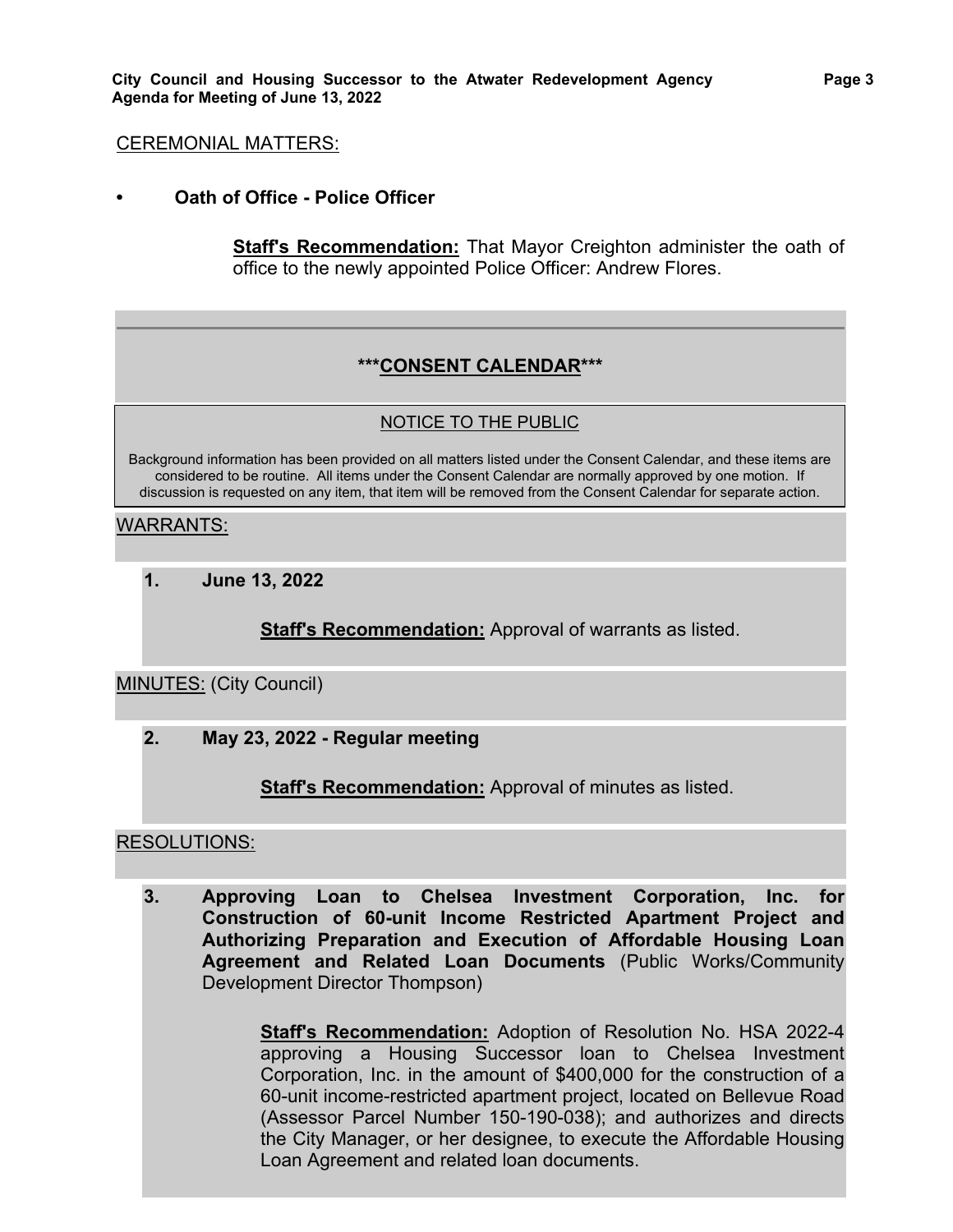**4. Approving Fiscal Year 2022-23 annual SB 1 Project List** (Public Works/Community Development Director Thompson)

> **Staff's Recommendation:** Adoption of Resolution No. 3315-22 approving Fiscal Year 2022-23 annual Project List funded by SB 1, The Road Repair and Accountability Act of 2017; and authorizes and directs the City Manager to transmit a certified copy of the resolution to the California Transportation Commission.

**5. Approving and Ratifying Side Letters of Agreements with American Federation of State, County, and Municipal Employees ("AFSCME") regarding Terms and Conditions of Employment** (City Manager Waterman and Deputy City Manager Del Real)

> **Staff's Recommendation:** Adoption of Resolution No. 3322-22 approving and ratifying three (3) Side Letters of Agreement, in a form approved by the City Attorney, between the City of Atwater and American Federation of State, County, and Municipal Employees ("AFSCME"), Local 2703, Council 57, AFL-CIO representing Mid-Managers Group, Miscellaneous Employees Unit, and Clerical Employees Unit pertaining to certain terms and conditions of employment; and authorizes and directs the City Manager to execute the Agreements on behalf of the City.

## AGREEMENTS:

**6. Authorizing and approving Cooperative Purchase Agreement with Tangram Interiors for purchase of office furniture** (City Manager Waterman)

> **Staff's Recommendation:** Authorizes and approves a Cooperative Purchase Agreement in a form approved by the City Attorney, to Tangram Interiors of Fresno, California, for the purchase of office furniture, in an amount not to exceed \$107,099.40; and authorizes and directs the City Manager, or her designee, to execute the Cooperative Purchase Agreement on behalf of the City.

## **\*\*\*END OF CONSENT CALENDAR\*\*\***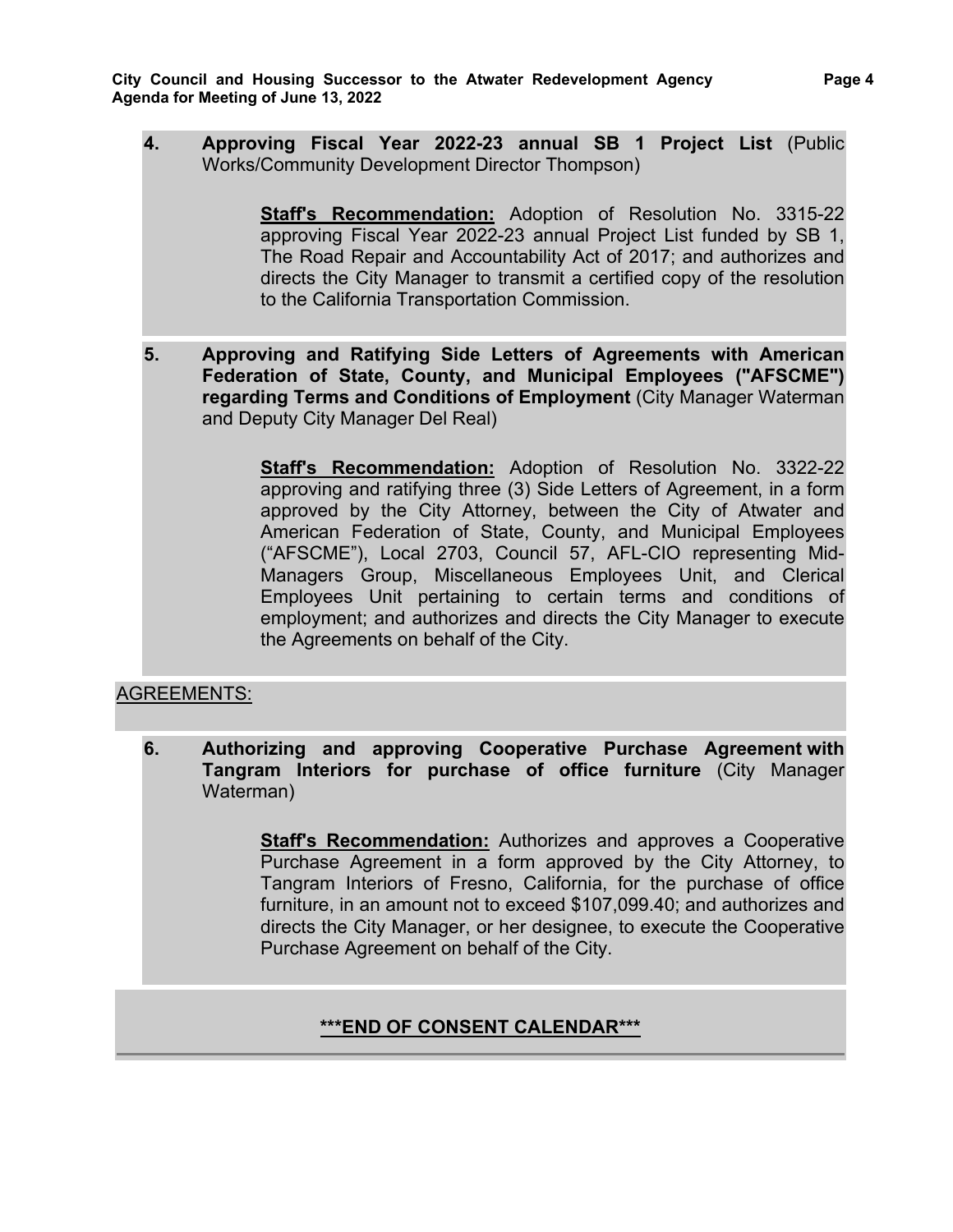#### PUBLIC HEARINGS:

**7. Public Hearing to Discuss and Approve Submittal of a 2022 Community Development Block Grant Application** (Public Works/Community Development Director Thompson)

> **Staff's Recommendation:** Open the public hearing to accept comments on the City's proposed submittal of applications to apply under the 2022 State Community Development Block Grant (CDBG) Notice of Funding Availability (NOFA), and to solicit citizen input; and

Close the public hearing; and

Motion to adopt Resolution No. 3316-22 approving the submittal of the applications to apply under the 2022 State Community Development Block Grant Notice of Funding Availability; or

Motion to approve staff's recommendation as presented.

#### CITY MANAGER REPORTS/UPDATES:

## **8. City Manager Updates**

#### COMMENTS FROM THE PUBLIC:

#### NOTICE TO THE PUBLIC

At this time any person may comment on any item which is not on the agenda. You may state your name and address for the record; however, it is not required. Action will not be taken on an item that is not on the agenda. If it requires action, it will be referred to staff and/or placed on a future agenda. Please limit comments to a maximum of three (3) minutes.

#### CITY COUNCIL MATTERS:

City Council comments

#### CLOSED SESSION:

Continuation of Closed Session if necessary

#### ADJOURNMENT: